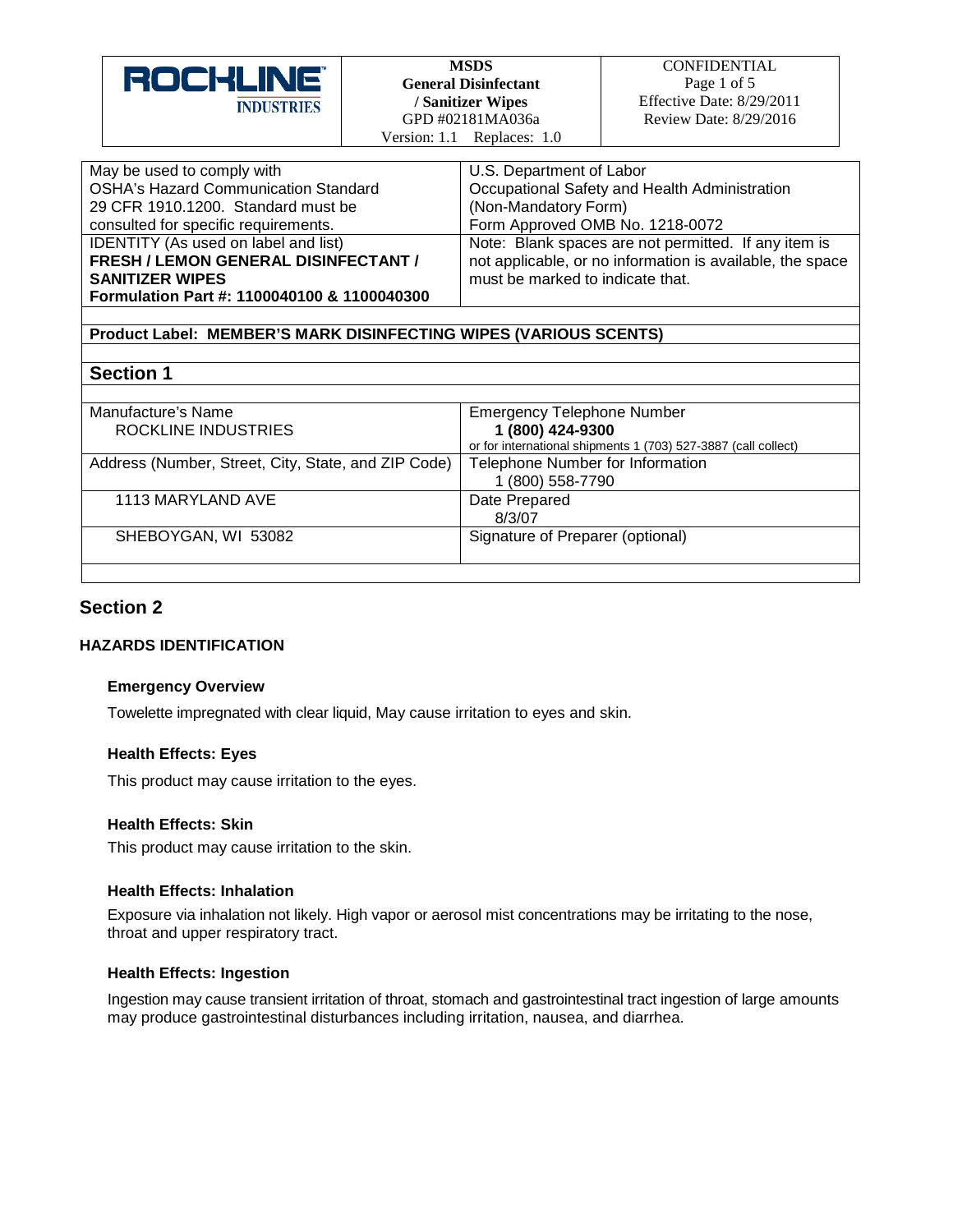

# **Section 3**

## **COMPOSITION / INFORMATION ON INGREDIENTS**

| <b>Ingredient Name</b>                                                                  | C M Number | Percent      |
|-----------------------------------------------------------------------------------------|------------|--------------|
|                                                                                         |            | <b>Alkyl</b> |
| dimethyl benzyl ammonium chloride (C12-18)                                              | 68391-01-5 | $0.14\%$     |
| Alkyl (68% C12, 32% C14) dimethyl ethylbenzyl ammonium chloride<br>(Alt CAS 68956-79-6) | 85409-23-0 | 0.14%        |

# **Section 4**

## **FIRST AID MEASURES**

## Eyes

Immediately flush eyes with water for at least 15 minutes while holding eyelids open. If irritation persists get medical attention.

## **Skin**

Immediately take off all contaminated clothing. Wash contaminated clothing before reuse. For skin contact, flush with large amounts of water. If irritation persists, get medical attention.

### **Inhalation**

Inhalation exposure unlikely. lf symptoms are experienced, remove source of contamination or move victim to fresh air. If symptoms persist, get medical attention. lf not breathing, give artificial respiration, preferably mouth-tomouth. If breathing is difficult, give oxygen. Seek medical attention.

## **Ingestion**

If the material is swallowed, get immediate medical attention or advice. Do not induce vomiting.

# **Section 5**

## **FIRE FIGHTING MEASURES**

Flash Point:: (> 93.9 °C), > 201 °F PMCC

#### Extinguishing Media

Use appropriate methods for combating the surrounding fire.

## **Section 6**

## **ACCIDENTAL RELEASE MEASURES**

#### SPILL AND LEAK PROCEDURES

Emergency Action:

Isolate spill or leak area immediately. Keep unauthorized personnel away. Ventilate enclosed areas.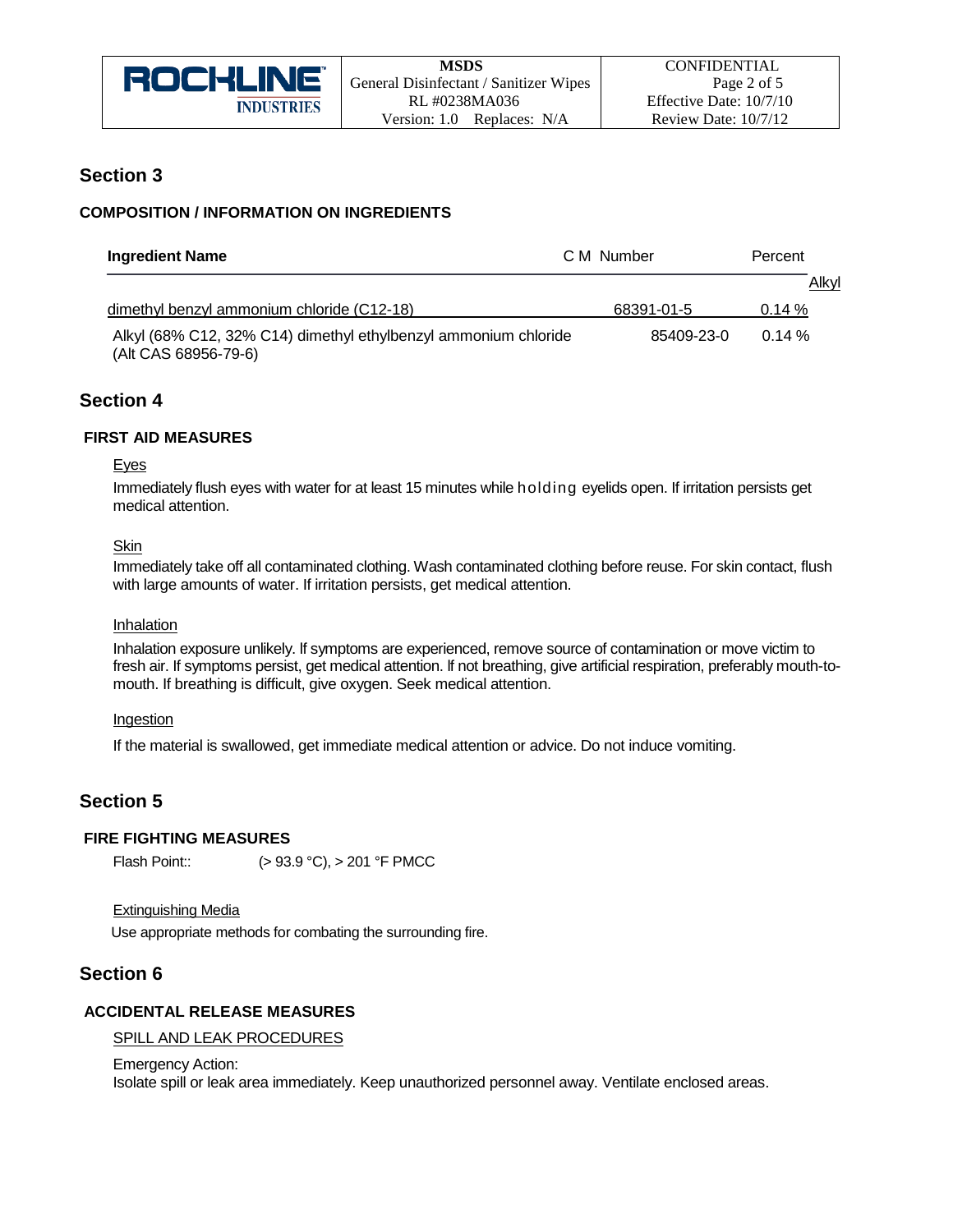

Wear appropriate personal protective equipment during cleanup. Absorb or cover with dry earth, sand or other non-combustible material and transfer to containers. With clean shovel place material into clean, dry container; move containers from spill area.

## **Section 7**

#### **HANDLING & STORAGE**

#### Handling Procedures

Avoid contact with skin and eyes. Wash thoroughly after handling. As with all chemicals, good industrial hygiene practices should be followed when handing this material.

#### Storage Procedures

Store in a cool, dry, well-ventilated area. Avoid freezing or excessive heat. DO NOT CONTAMINATE WATER, FOOD OR FEED BY STORAGE OR DISPOSAL.

## **Section 8**

### **EXPOSURE CONTROLS / PERSONAL PROTECTION**

Engineering Controls Use with adequate ventilation.

#### Personal Protective Equipment: Eyes/Face

Wear safety glasses; chemical goggles (if splashing is possible).

#### Personal Protective Equipment: Skin

Wear suitable protective clothing. Wear impervious gloves for prolonged contact.

#### **Personal Protective Equipment: Respiratory**

Under normal conditions, respirator is not normally required. lf vapors are present or irritation is experienced, NIOSH approved respiratory protection for organic vapors should be worn.

#### Personal Protective Equipment: General

Eye wash fountain and emergency showers are recommended.

## **Section 9**

#### **PHYSICAL & CHEMICAL PROPERTIES**

| Flash Point:      | $(>93.9 °C)$ , $> 201 °F$ PMCC                    |
|-------------------|---------------------------------------------------|
| Specific Gravity: | $(1.007 \text{ g/ml})$ , 8.38 lb/gal $\odot$ 25 C |
| Vapor Density:    | Heavier Than air                                  |
| pH Value:         | 11.76 (As is)                                     |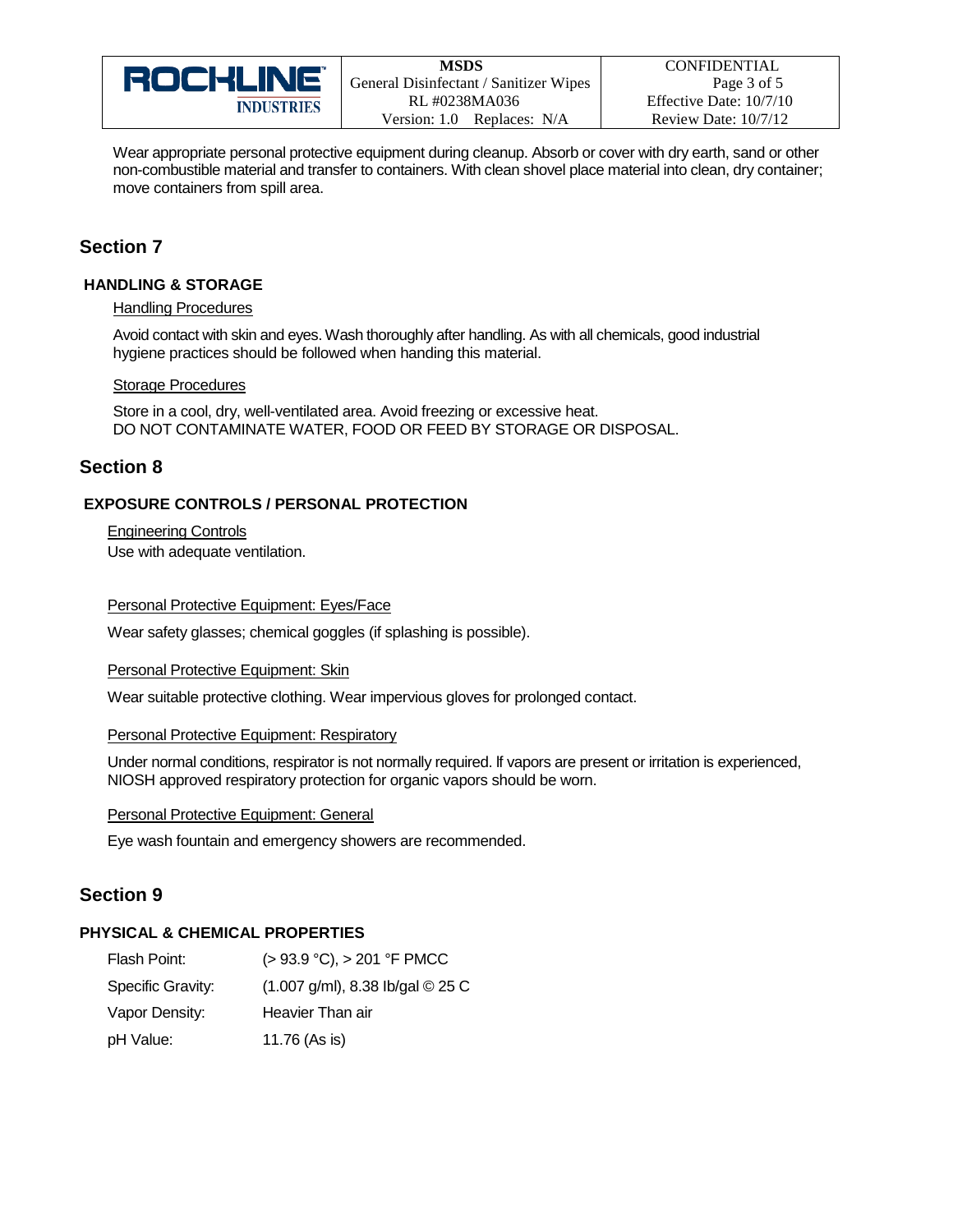

### Appearance and Odor

Towelette impregnated with clear liquid.

# **Section 10**

## **STABILITY & REACTIVITY**

Chemical Stability

Stable under normal conditions.

Incompatibility

This product is incompatible with oxidizing agents,

## **Hazardous Decomposition**

Upon decomposition, this product may yield oxides of nitrogen and ammonia, carbon dioxide, carbon monoxide and other low molecular weight hydrocarbons.

# **Section 11**

## **TOXICOLOGICAL INFORMATION**

**Carcinogenicity** Not listed as carcinogenic according to IARC, NTP or OSHA.

# **Section 12**

## **ECOLOGICAL INFORMATION**

**Ecotoxicity** 

Toxic to fish. Toxic to aquatic organisms.

## **Section 13**

## **DISPOSAL CONSIDERATIONS**

#### Disposal Instructions

For containers 1 gallon or less: Do not reuse empty container (bottle, can, bucket). Wrap container and put in trash.

## **Section 14**

## **TRANSPORT INFORMATION**

DOT Proper Shipping Name Refer to bill of lading or container label for DOT or other transportation hazard classification, if any.